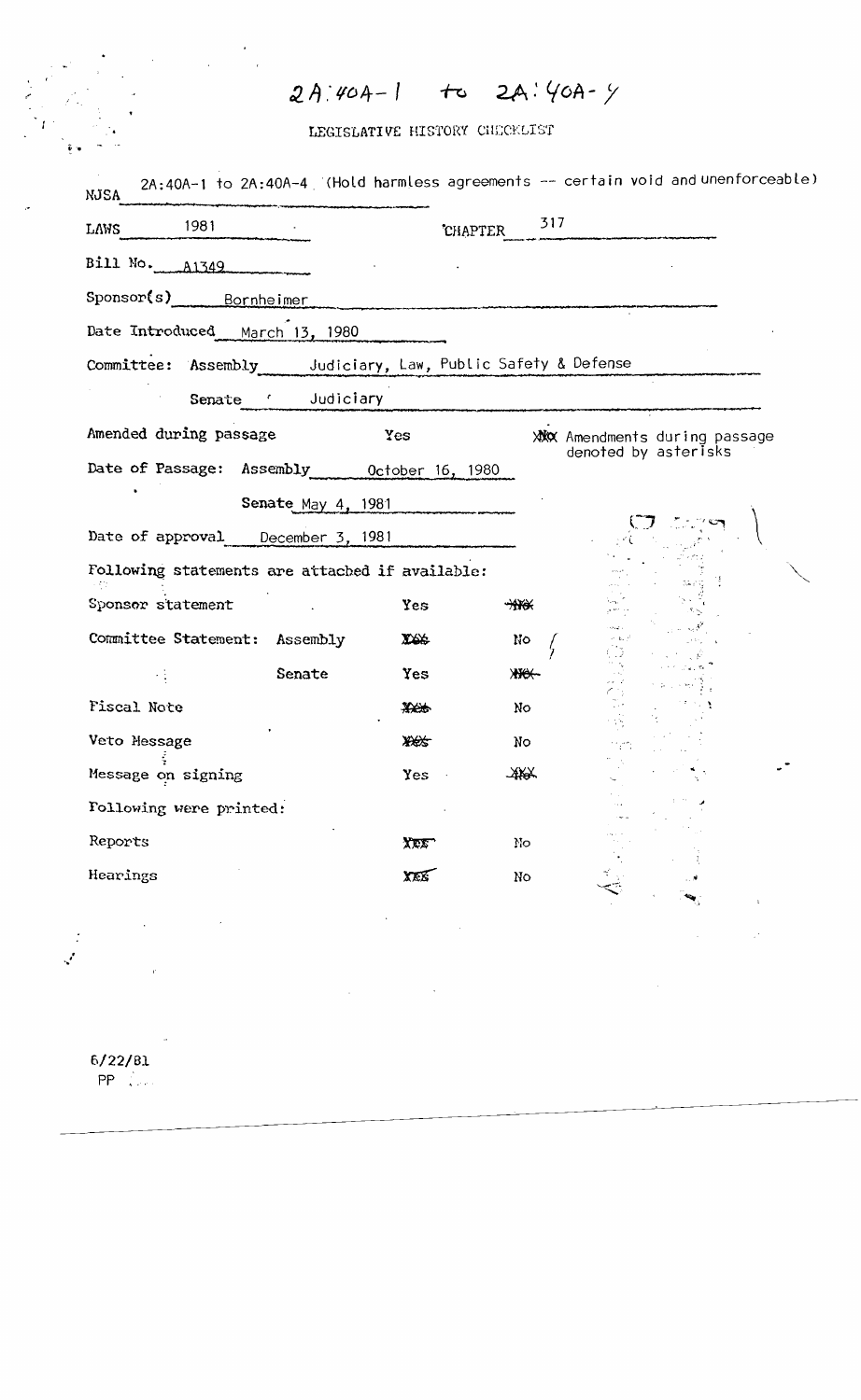CHAPTER  $3/7$  LAWS OF N. J. 19.8/  $A$ r Proved  $12 - 3 - 8/$ 

### [OFFICIAL COPY REPRINT] ASSEMBLY, No. 1349

# **STATE OF NEW JERSEY**

#### INTRODUCED MARCH 13, 1980

#### By Assemblyman BORNHEIMER

#### Referred to Committee on Judiciary, Law, Public Safety and Defense

AN ACT making void and unenforceable certain hold harmless agreements and supplementing subtitle 6 of Title 2A of the New Jersey Statutes.

#### 1 BE IT ENACTED *by the Senate and General Assembly of the State*  2 *of New Jersey:*

1 1. A covenant, promise, agreement or understanding in, or in 2 connection with or collateral to a contract, agreement or purchase 3 order, relative to the construction, alteration, repair, maintenance, 4 servicing, or security of a building, structure, highway, railroad, 5 appurtenance and appliance, including moving, demolition, excavat-6 ing, grading, clearing, site preparation or development of real 7 property connected therewith, purporting to indemnify or hold 8 harmless the promisee against liability for damages arising out 9 of bodily injury to persons or damage to property \*Teaused by or 10 resulting from the sole negligence of the promisee, his agents, or 11 employees, or indemnitee,  $\mathbf{I}^*$  is against public policy and is void and 12 unenforceable; provided that this section shall not affect the 13 validity of any insurance contract, workmen's compensation or 14 agreement issued by an \*ladmitted]<sup>\*</sup> \*authorized\* insurer.

1 2. A covenant, promise, agreement or understanding in, or in 2 connection with or collateral to a contract, agreement or purchase 3 order, whereby an architect, engineer, surveyor or his agents, 4 servants, or employees shall be indemnified or held harmless for 5 damages, claims, losses or expenses including attorneys' fees 6 arising either out of (1) the preparation or approval by an architect, 7 engineer, surveyor or his agents, servants, employees or invitees, 8 of maps, drawings, opinions, reports, surveys, change orders, 9 designs or specifications, or (2) the giving of or the failure to give 10 directions or instructions by the architect, engineer, surveyor or EXPLANATION—Matter enclosed in bold-faced brackets [thus] in the above bill is not enacted and is intended to be omitted in the law.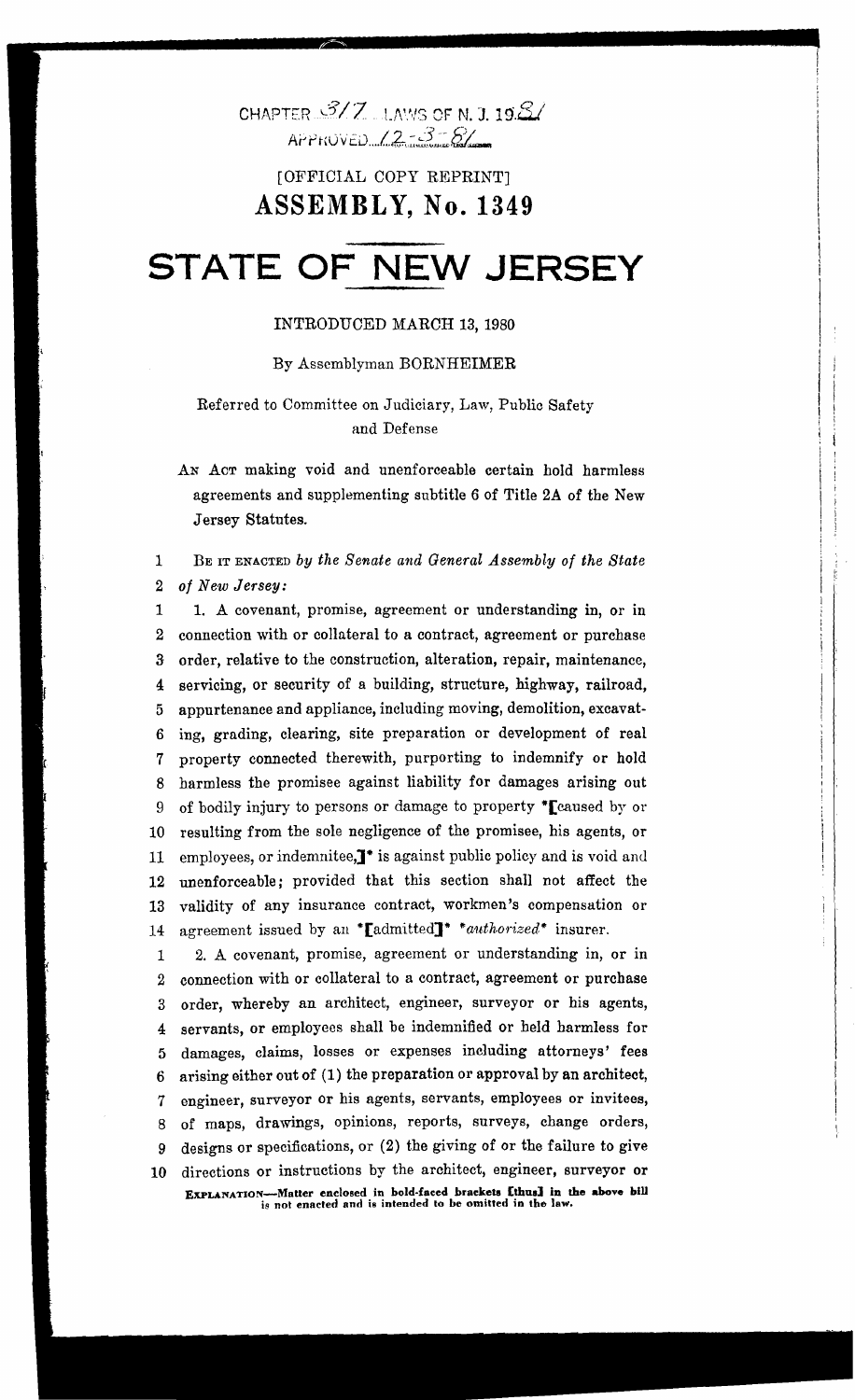11 his agents, servants or employees provided such giving or failure 12 to give is the cause of the damage, claim loss **or** expense, is against

13 public policy and is void and unenforceable. J 3. This act shall not apply to a covenant, promise or agreement 2 made directly with a railroad relative to construction, alteration, 3 repair, maintenance or access upon, under or across the right of 4 way of an operating railroad. This act shall not apply to any 5 contract, agreement, understanding or purchase order to which 6 the State of New Jersey or any of its departments, agencies, or 7 authorities is a party.

1 4. This act shall take effect with respect to covenants, promises. 2 agreements or understandings which are subject hereof made or 3 executed from and after the effective date of this act.

1 5. This act shall take effect immediately.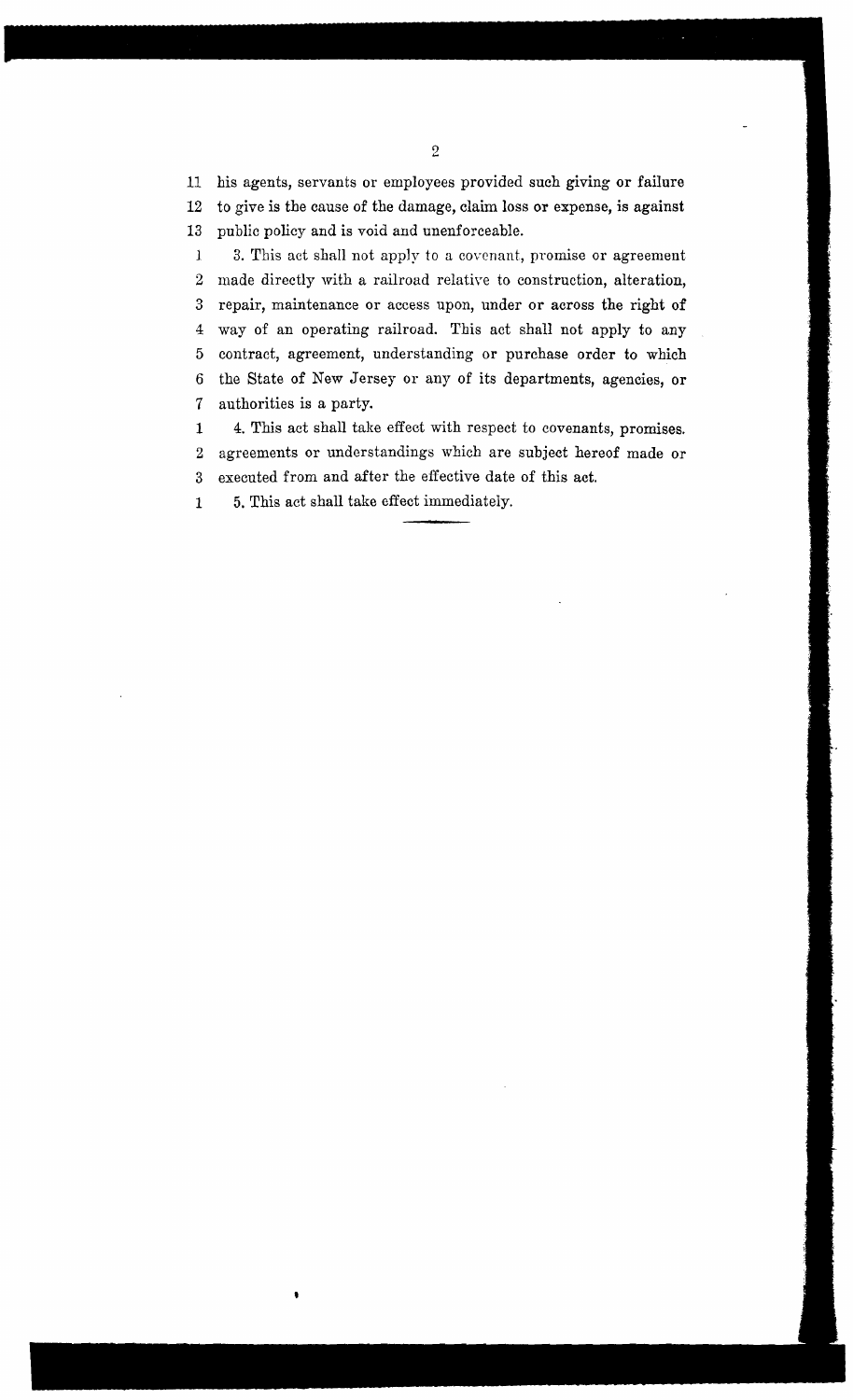## **ASSEMBLY, No. 1349**

## **• STATE OF NEW JERSEY**

#### INTRODUCED MARCH 13,1980

#### By Assemblyman BORNHEIMER

#### Referred to Committee on Judiciary, Law, Public Safety and Defense

AN ACT making void and unenforceable certain hold harmless agreements and supplementing subtitle 6 of Title 2A of the New Jersey Statutes.

#### 1 BE IT ENACTED by the Senate and General Assembly of the State 2 *of New Jersey:*

1 1. A covenant, promise, agreement or understanding in, or in 2 connection with or collateral to a contract, agreement or purchase 3- order, relative to the construction, alteration, repair, maintenance, 4 servicing, or security of a building, structure, highway, railroad, 5 appurtenance and appliance, including moving, demolition, excavat-6 ing, grading, clearing, site preparation or development of real 7 property connected therewith, purporting to indemnify or hold 8 harmless the promisee against liability for damages arising out 9 of bodily injury to persons or damage to property caused by or 10 resulting from the sole negligence of the promisee, his agents, or 11 employees, or indemnitee, is against public policy and is void and 12 unenforceable; provided that this section shall not affect the 13 validity of any insurance contract, workmen's compensation or 14 agreement issued by an admitted insuror.

1 2. A covenant, promise, agreement or understanding in, or in 2 connection with or collateral to a contract, agreement or purchase 3 order, whereby an architect, engineer, surveyor or his agents, 4 servants, or employees shall be indemnified or held harmless for 5 damages, claims, losses or expenses including attorneys' fees 6 arising either out of (1) the preparation or approval by an architect, 7 engineer, surveyor or his agents, servants, employees or invitees, 8 of maps, drawings, opinions, reports, surveys, change orders, 9 designs or specifications, or (2) the giving of or the failure to give 10 directions or instructions by the architect, engineer, surveyor or 11 his agents, servants or employees provided such giving or failure 12 to give is the cause of the damage, claim loss or expense, is against 13 public policy and is void and unenforceable.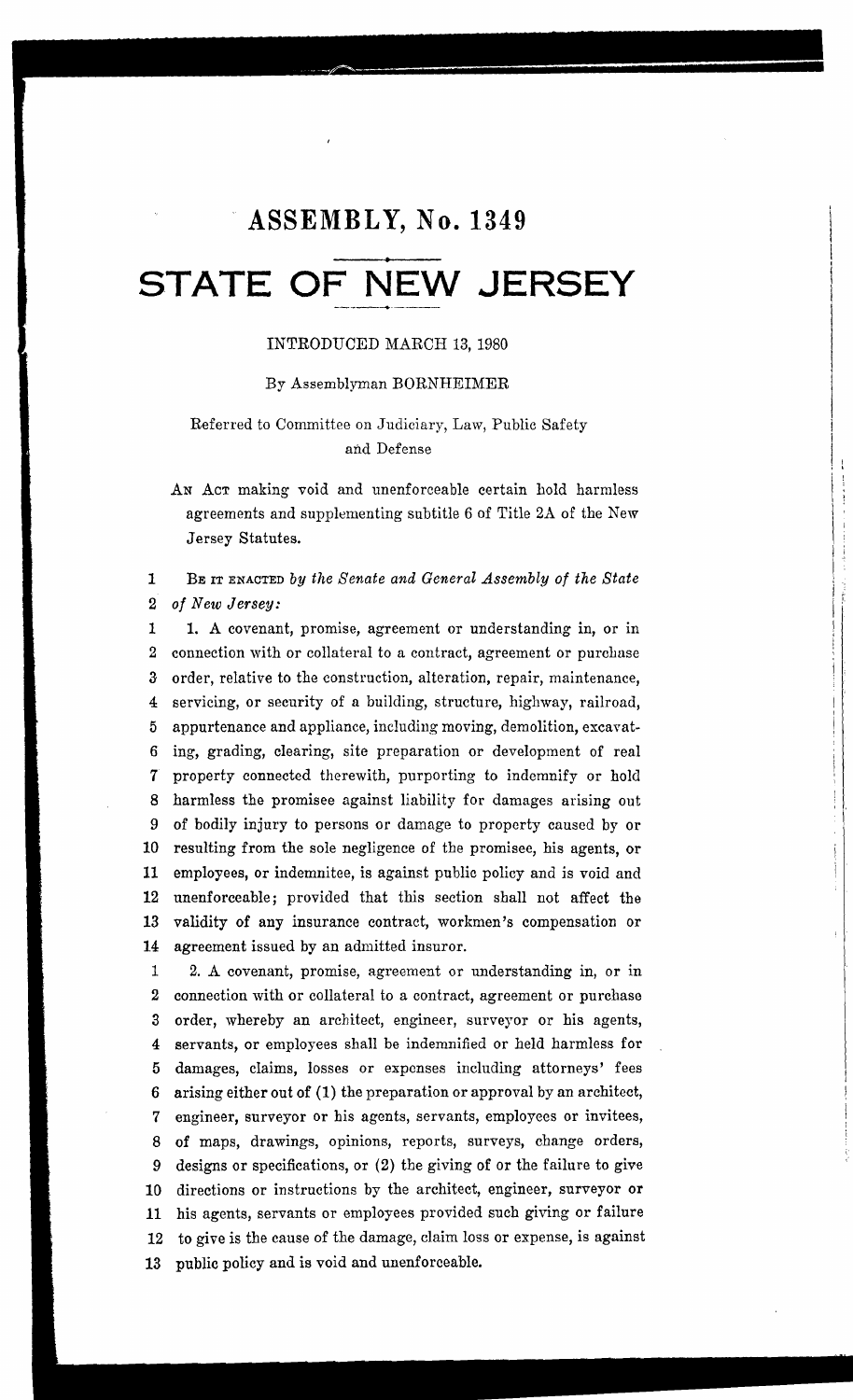1 3. This act shall not apply to a covenant, promise or agreement 2 made directly with a railroad relative to construction, alteration, 3 repair, maintenance or access upon, under or across the right of 4 way of an operating railroad. This act shall not apply to any 5 contract, agreement, understanding or purchase order to which 6 the State of New Jersey or any of its departments, agencies, or 7 authorities is a party.

1 4. This act shall take effect with respect to covenants, promises, 2 agreements or understandings which are subject hereof made or 3 executed from and after the effective date of this act.

1 5. This act shall take effect immediately.

#### STATEMENT

It is becoming increasingly common, particularly in the construction field, for hold harmless agreements to be included in contracts and printed on the back of purchase order forms. Such agreements may vary in the extent to which one party shifts liability to the other, but whatever the shift the casual manner in which the liability is tendered and assumed is particularly dangerous. Such agreements frequently impose liabilities, the assumption of which is not intended, and against which individuals may be unable to obtain insurance. This bill would make void and unenforceable certain hold harmless agreements which are included in the contracts and printed on purchase order forms where liability is shifted for the sole negligence of the promisee.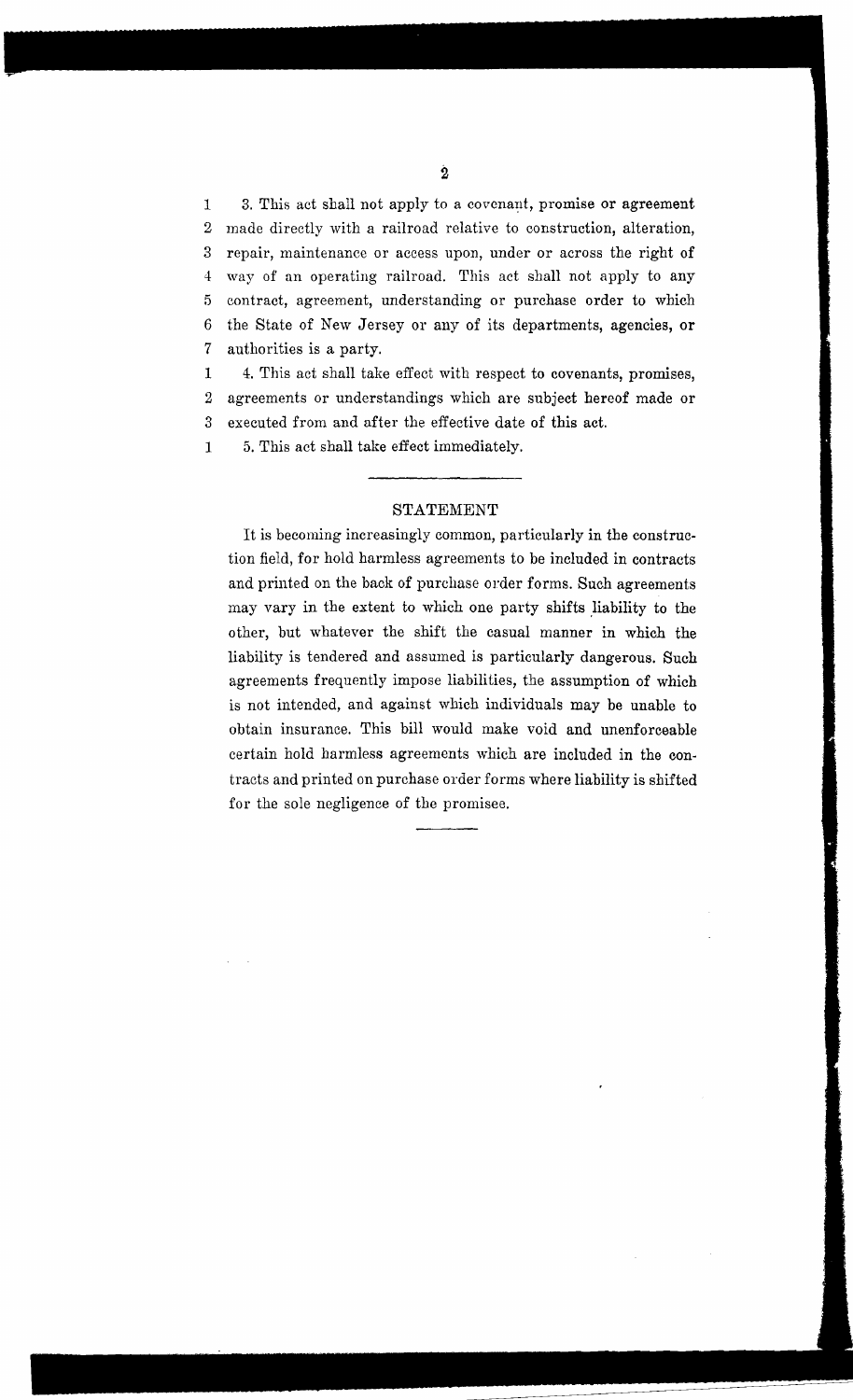#### SENATE COMMITTEE STATEMENT TO

## ASSEMBLY, No. 1349

with Senate committee amendments

## STATE OF NEW JERSEY

#### DATED: MARCH 23, 1981

Assembly Bill No. 1349 would make certain hold harmless clauses in construction contracts (section 1) and in architectural, engineering and surveying contracts (section 2) void and unenforceable as against public policy. The provisions of Assembly Bill No. 1349 would not, however, be applicable to any contracts with the State of New Jersey or railroads. (section 3)

As passed by the Assembly, Assembly Bill No. 1349 would not permit a contractor by virtue of a hold harmless clause to shift responsibility to a subcontractor for damage which resulted from the sole negligence of contractor. However, a contractor could shift responsibility for damages where both parties were jointly negligent.

Thus, for example, if the damages amounted to \$10,000.00 and the contractor was solely negligent, he could not have shifted responsibility to a subcontractor. However, if the damages amounted to \$10,000.00 and under the theory of comparative negligence, the contractor was 90% and the subcontractor 10% negligent, Assembly Bill No. 1349 would not have prevented the contractor from inserting a hold harmless clause and shifting liability to the subcontractor.

To rectify this situation, the committee adopted amendments which would result in hold harmless clauses in construction contracts being void and unenforceable whether sole negligence or joint negligence were the basis for the shift in responsibility.

The amendments also substitute the word "authorized" for "admitted" before the word insuror in section 1 of the bill. This is so the provision of section 1 would be applicable to "surplus line insurance carriers" as well as to insurance companies actually admitted to do business in New Jersey.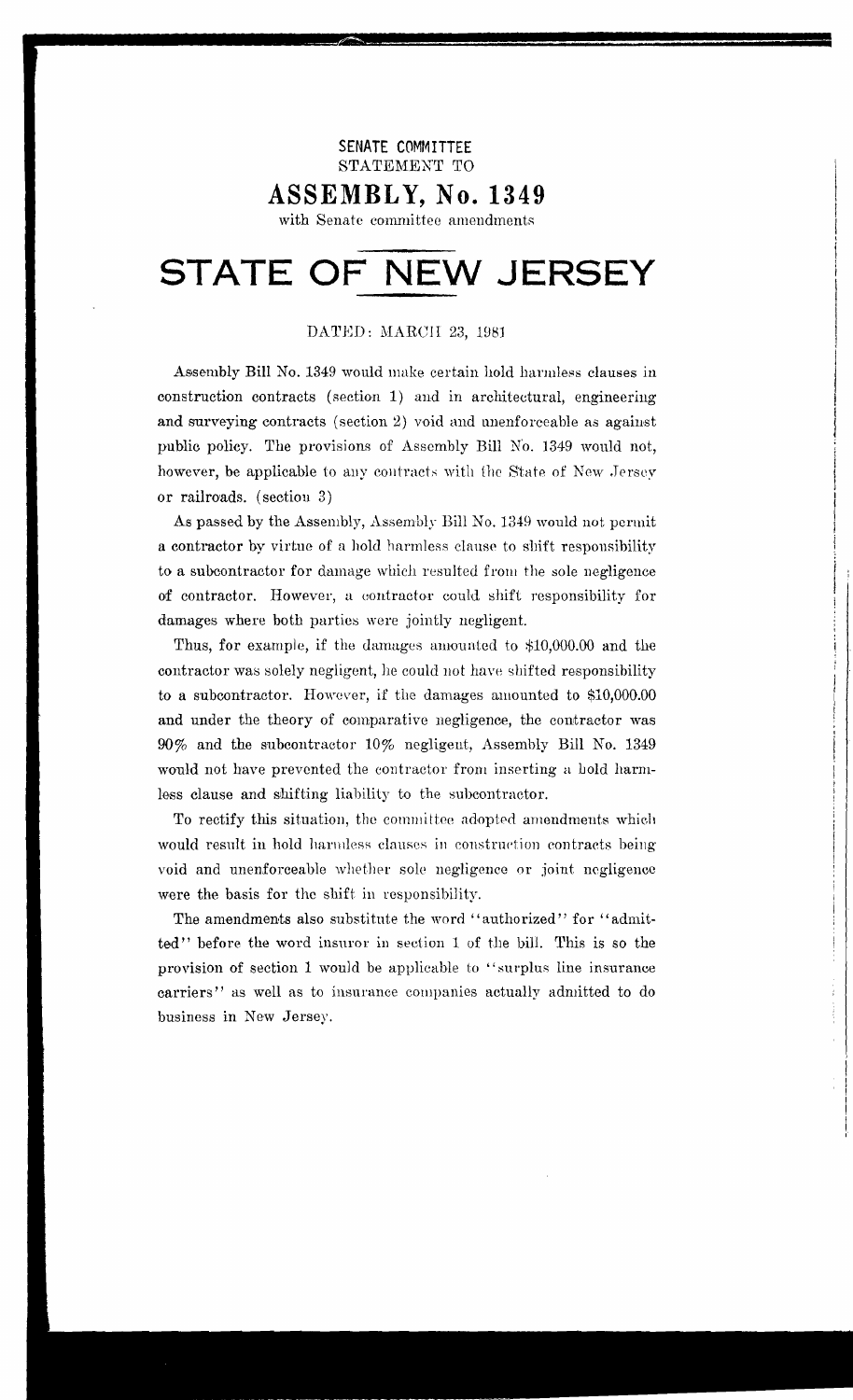## SENATE COMMITTEE AMENDMENTS TO **ASSEMBL Y, No. 1349**

i i I  $\mathbf{I}$ 

I I I i i

i I I

 $\overline{\phantom{a}}$ ! I

# **STATE OF NEW JERSEY**

#### ADOPTED MARCH 23, 1981

Amend page 1, section 1, lines 9-11, omit "caused by or resulting from the sole negligence of the promisee, his agents, or employees, or indemnitee,".

Amend page 1, section 1, line 14, omit "admitted", insert "authorized".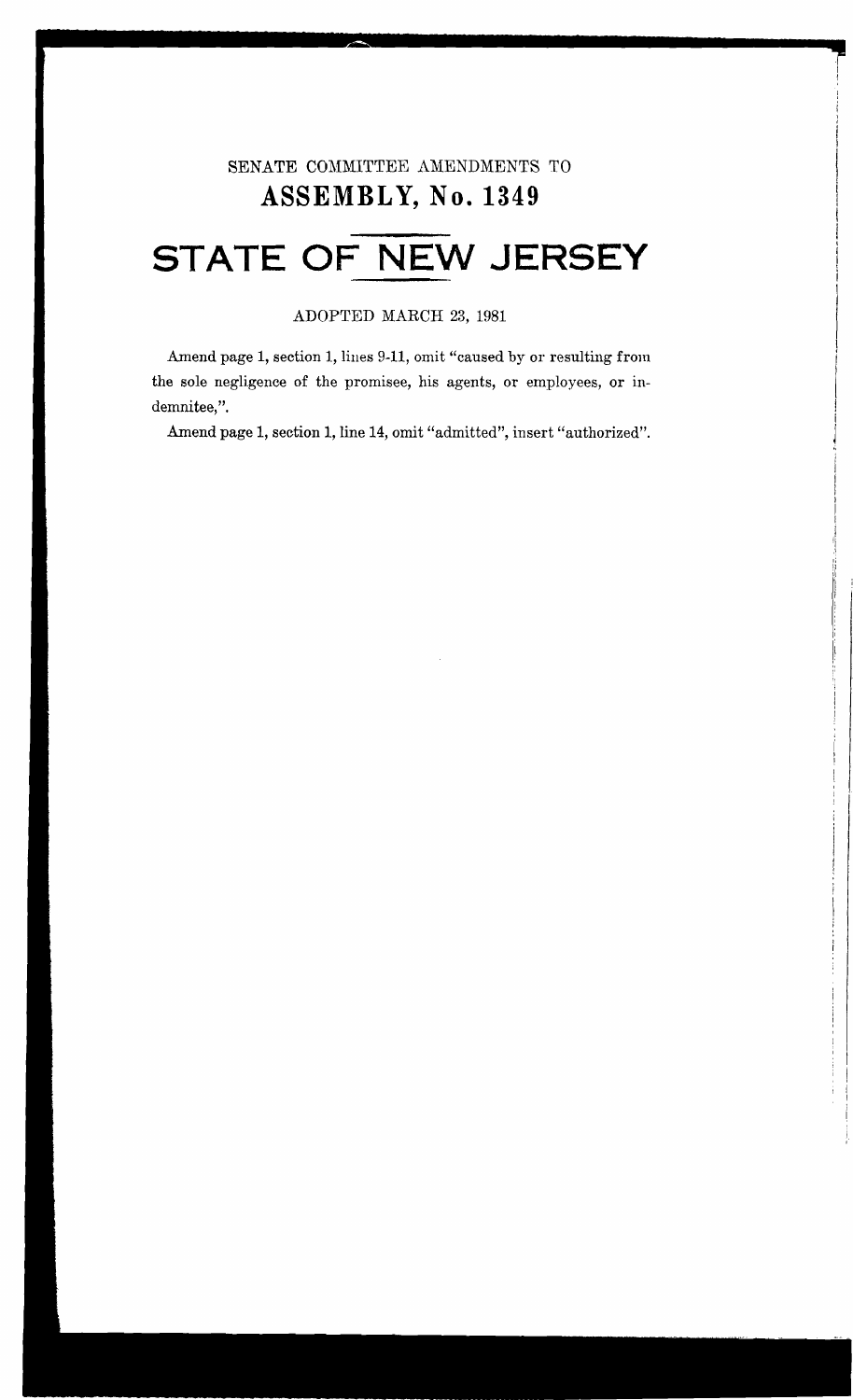#### [SENATE REPRINT]

ASSEMBLY, No. 1349

with Senate committee amendments adopted March 23. 1981

# **STATE OF NEW JERSEY**

#### INTRODUCED MARCH 13, 1980

#### By Assemblyman BORNHEIMER

#### Referred to Committee on Judiciary, Law, Public Safety and Defense

AN ACT making void and unenforceable certain hold harmless agreements and supplementing subtitle 6 of Title 2A of the New Jersey Statutes.

#### 1 BE IT ENACTED *by the Senate and General Assembly of the State 2 of New Jersey:*

1 1. A covenant, promise, agreement or understanding in, or in 2 connection with or collateral to a contract, agreement or purchase 3 order, relative to the construction, alteration, repair, maintenance, 4 servicing, or security of a building, structure, highway, railroad, 5 appurtenance and appliance, including moving, demolition, excavat-6 ing, grading, clearing, site preparation or development of real 7 property connected therewith, purporting to indemnify or hold 8 harmless the promisee against liability for damages arising out 9 of bodily injury to persons or damage to property \*[caused by or 10 resulting from the sole negligence of the promisee, his agents, or 11 employees, or indemnitee,<sup><sup>\*</sup></sup> is against public policy and is void and 12 unenforceable; provided that this section shall not affect the 13 validity of any insurance contract, workmen's compensation or 14 agreement issued by an \*'[admitted]\* *\*authorized\*'* insurer.

1 2. A covenant, promise, agreement or understanding in, or in 2 connection with or collateral to a contract, agreement or purchase 3 order, whereby an architect, engineer, surveyor or his agents, 4 servants, or employees shall be indemnified or held harmless for 5 damages, claims, losses or expenses including attorneys' fees 6 arising either out of (1) the preparation or approval by an architect, 7 engineer, surveyor or his agents, servants, employees or invitees, 8 of maps, drawings, opinions, reports, surveys, change orders, 9 designs or specifications, or (2) the giving of or the failure to give 10 directions or instructions by the architect, engineer, surveyor or EXPLANATION-Matter enclosed in bold-faced braekets [thus] in the above bill is not enaeted and is intended to be omitted in the law.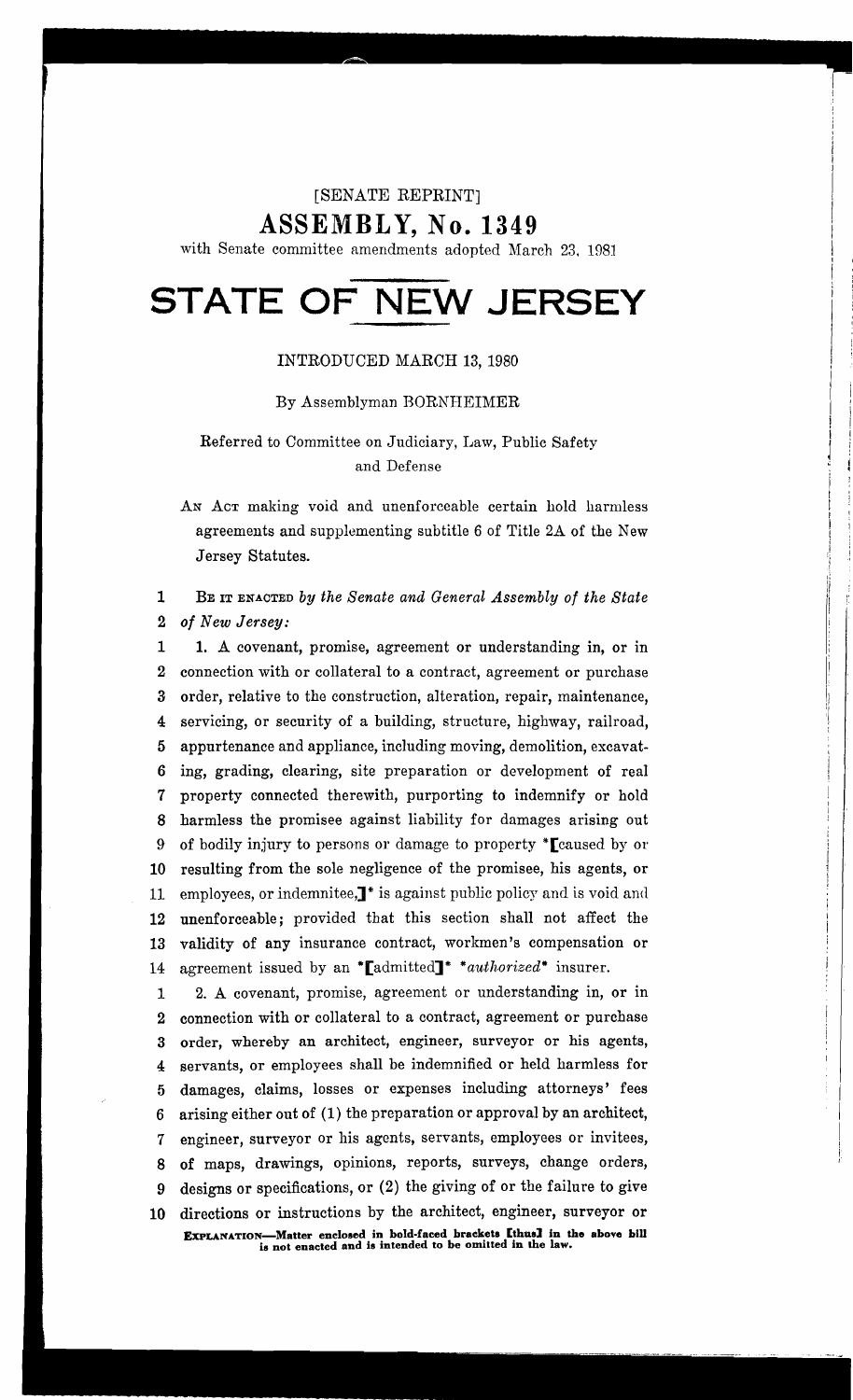11 his agents, servants or employees provided such giving or failure 12 to give is the cause of the damage, claim loss or expense, is against

13 public policy and is void and unenforceable.

1 3. This act shall not apply to a covonant, promise or agreement 2 made directly with a railroad relative to construction, alteration, 3 repair, maintenance or access upon, under or across the right of 4 way of an operating railroad. This act shall not apply to any 5 contract, agreement, understanding or purchase order to which 6 the State of New Jersey or any of its departments, agencies, or 7 authorities is a party.

1 4. This act shall take effect with respect to covenants, promises, 2 agreements or understandings which are subject hereof made or 3 executed from and after the effective date of this act.

J,

1 5. This act shall take effect immediately.

 $\sim$   $^{-1}$